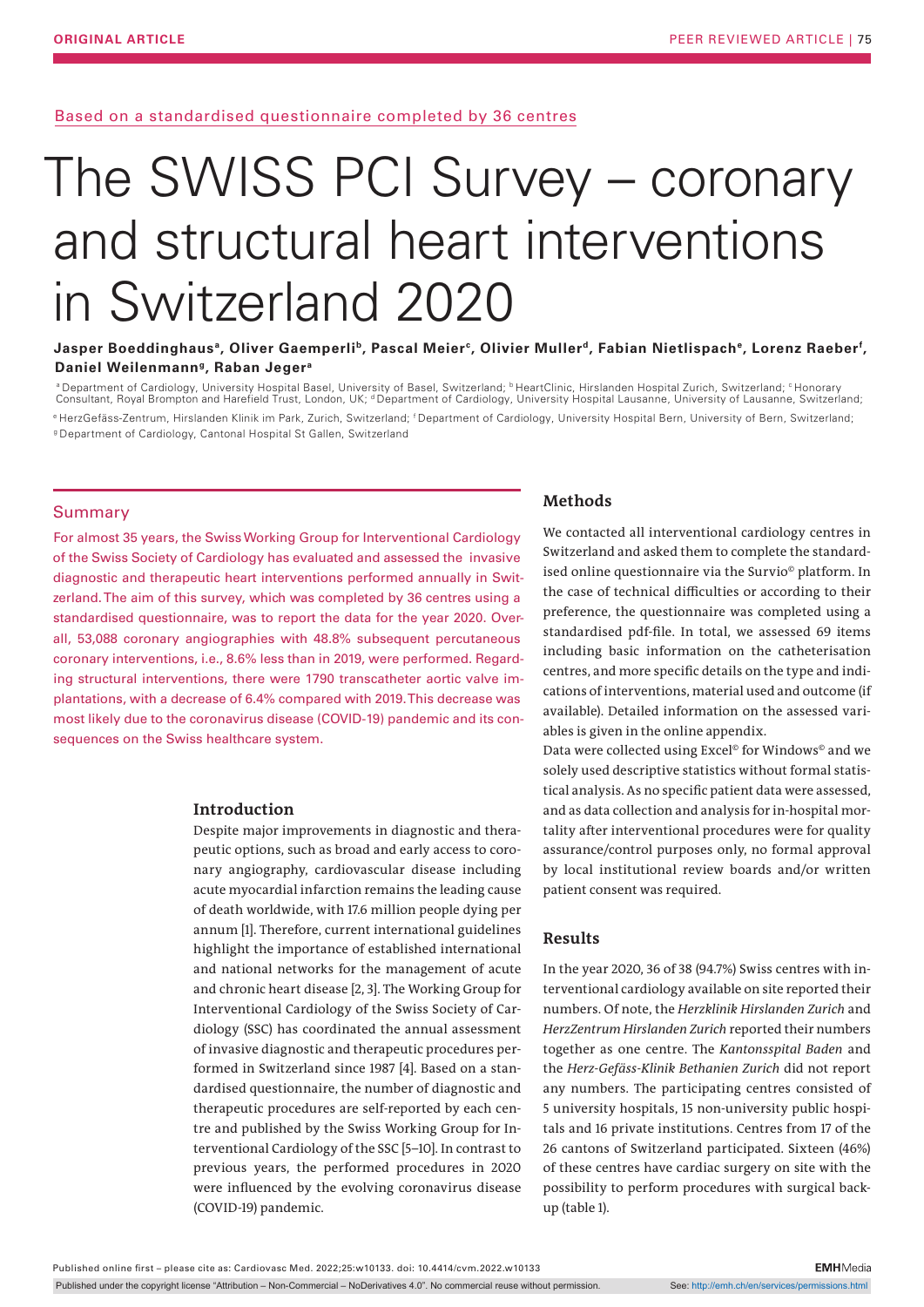| City, centre                                      | <b>Clinic</b> | <b>Canton</b>      | Number of      | Cardiac sur- | <b>Number of PCI operators</b> |                |                |  |
|---------------------------------------------------|---------------|--------------------|----------------|--------------|--------------------------------|----------------|----------------|--|
|                                                   | description   |                    | catheter labs  | gery on site | 2020                           | 2019           | Diff.          |  |
| Aarau, Hirslanden Klinik                          | p             | Aargau             | 2              | Yes          | 8                              | L,             | L.             |  |
| Aarau, Kantonsspital                              | $n - u$       | Aargau             | $\overline{2}$ | No           | 5                              | 5              | 0              |  |
| Basel, St. Claraspital                            | p             | <b>Basel-Stadt</b> | 1              | No.          | 3                              | 3              | 0              |  |
| <b>Basel, University Hospital</b>                 | ū             | <b>Basel-Stadt</b> | $\overline{2}$ | Yes          | 9                              | 9              | 0              |  |
| Bern, Hirslanden Klinik Beau-Site                 | p             | Bern               | $\overline{2}$ | Yes          | 8                              | 7              | 1              |  |
| Bern, Lindenhofspital                             | p             | Bern               | $\overline{2}$ | No.          | 5                              | 6              | $-1$           |  |
| <b>Bern, University Hospital</b><br>(Inselspital) | ū             | <b>Bern</b>        | 4              | Yes          | 14                             | 11             | 3              |  |
| <b>Biel, Spitalzentrum</b>                        | $n - u$       | <b>Bern</b>        | 1              | No           | 5                              | 4              | 1              |  |
| Chur, Kantonsspital Graubünden                    | n-u           | Graubünden         | $\overline{2}$ | No           | 2.4                            | 4              | $-1.6$         |  |
| Frauenfeld, Spital Thurgau AG                     | $n - u$       | Thurgau            | 1              | No           | 1                              | 1              | 0              |  |
| Fribourg, Hôpital Fribourgeois                    | n-u           | Fribourg           | 2              | <b>No</b>    | 6                              | 6              | 0              |  |
| Genève, Hirslanden Clinique d.<br>Grangettes      | p             | Genève             | 1              | No           | 5                              | 4              | 1              |  |
| Genève, Hôpital de La Tour                        | p             | Genève             | 2              | Yes          | 7                              | 8              | $-1$           |  |
| Genève, University Hospital                       | ū             | Genève             | $\overline{2}$ | Yes          | 7                              | 7              | 0              |  |
| Genolier, Clinique de Genolier                    | p             | Vaud               | 1              | No           | 4                              | 4              | 0              |  |
| Kreuzlingen, Herz-Neuro-Zentr.<br><b>Bodensee</b> | p             | Thurgau            | 1              | Yes          | 5                              | 6              | $-1$           |  |
| Lachen, Spital Lachen AG                          | $n - u$       | Schwyz             | 1              | <b>No</b>    | 5                              | 3              | 2              |  |
| Lausanne, CHUV                                    | ū             | Vaud               | $\overline{2}$ | Yes          | 8                              | 6              | $\overline{2}$ |  |
| Lausanne, Clinique de La Source                   | p             | Vaud               | 1              | No.          | 4                              | 4              | 0              |  |
| Lausanne, Hirslanden Clinique<br>Cecil            | p             | Vaud               | $\overline{2}$ | Yes          | 4                              | 19             | -15            |  |
| Liestal, Kantonsspital Baselland                  | $n - u$       | <b>Basel-Land</b>  | 1              | No           | 1.5                            | $\overline{2}$ | $-0.5$         |  |
| Lugano, Fondazione Cardiocentro<br>Ticino         | n-u           | <b>Ticino</b>      | 4              | Yes          | 9                              | 9              | 0              |  |
| Luzern, Hirslanden Klinik St. Anna                | p             | Luzern             | 1              | <b>No</b>    | 4                              | 4              | 0              |  |
| Luzern, Kantonsspital                             | $n - u$       | Luzern             | 4              | Yes          | 8                              | 7              | 1              |  |
| Morges, Hôpital de Morges                         | n-u           | Vaud               | 1              | No.          | 5                              | 4              | 1              |  |
| Pfäffikon, Cardiance Clinic                       | p             | Schwyz             | 1              | No           | $\overline{2}$                 | 3              | $-1$           |  |
| Sion, Centre de cardiologie du<br><b>Valais</b>   | p             | <b>Valais</b>      | 1              | No.          | 3                              | 3              | 0              |  |
| Sion, Hôpital de Sion                             | n-u           | <b>Valais</b>      | 1              | Yes          | 4                              | 5              | $-1$           |  |
| Solothurn, Bürgerspital                           | n-u           | Solothurn          | 2              | No           | 4                              | 4              | 0              |  |
| St. Gallen, Kantonsspital                         | n-u           | St. Gallen         | 3              | No           | 8                              | 8              | 0              |  |
| Winterthur, Kantonsspital                         | n-u           | Winterthur         | 2              | No           | 6                              | 5              | 1              |  |
| Zürich, Hirslanden Klinik/                        | p             | Zürich             | 2              | Yes          | 14                             | 14             | 0              |  |
| Herzzentrum Hirslanden                            |               |                    |                |              |                                |                |                |  |
| Zürich, Klinik Im Park                            | p             | Zürich             | 3              | Yes          | 7                              | 7.             | 0              |  |
| Zürich, Stadtspital Triemli                       | n-u           | Zürich             | 3              | Yes          | 7                              | 7              | 0              |  |
| Zürich, University Hospital                       | u             | Zürich             | 2              | Yes          | 7                              | 9              | $-2$           |  |
| Baden, Kantonsspital                              | $n - u$       | Aargau             | 1              | No           | ÷                              | 4              | -              |  |
| Zürich, Herz-Gefäss-Klinik<br><b>Bethanien</b>    | р             | Zürich             | 1              | No           | ÷                              | $\mathcal{I}$  | ÷,             |  |
| <b>Total</b>                                      | 36            | 17                 | 65             | 16           | 204.9                          | 208            | -3.1           |  |

**Table 1:** Interventional cardiology centres in Switzerland in 2020.

Diff. = difference; "-" = not applicable; u = university centre; n-u = non-university community centre; p = private clinic; PCI = percutaneous coronary intervention. The last two centres (in italics) did not participate.

## **Diagnostic and interventional procedures for coronary heart disease**

Overall, 205 percutaneous coronary intervention (PCI) operators performed 53,088 coronary angiographies (CAGs) in 65 catheterisation laboratories at 36 centres.

Of note, we observed a relative reduction in CAG cases of 8.4% compared with2019. In 25,933 (48.8%) CAG cases, a subsequent PCI was performed (fig. 1), with a PCI per CAG rate ranging between 24% and 68% among different centres (table 2). The average number of total cases/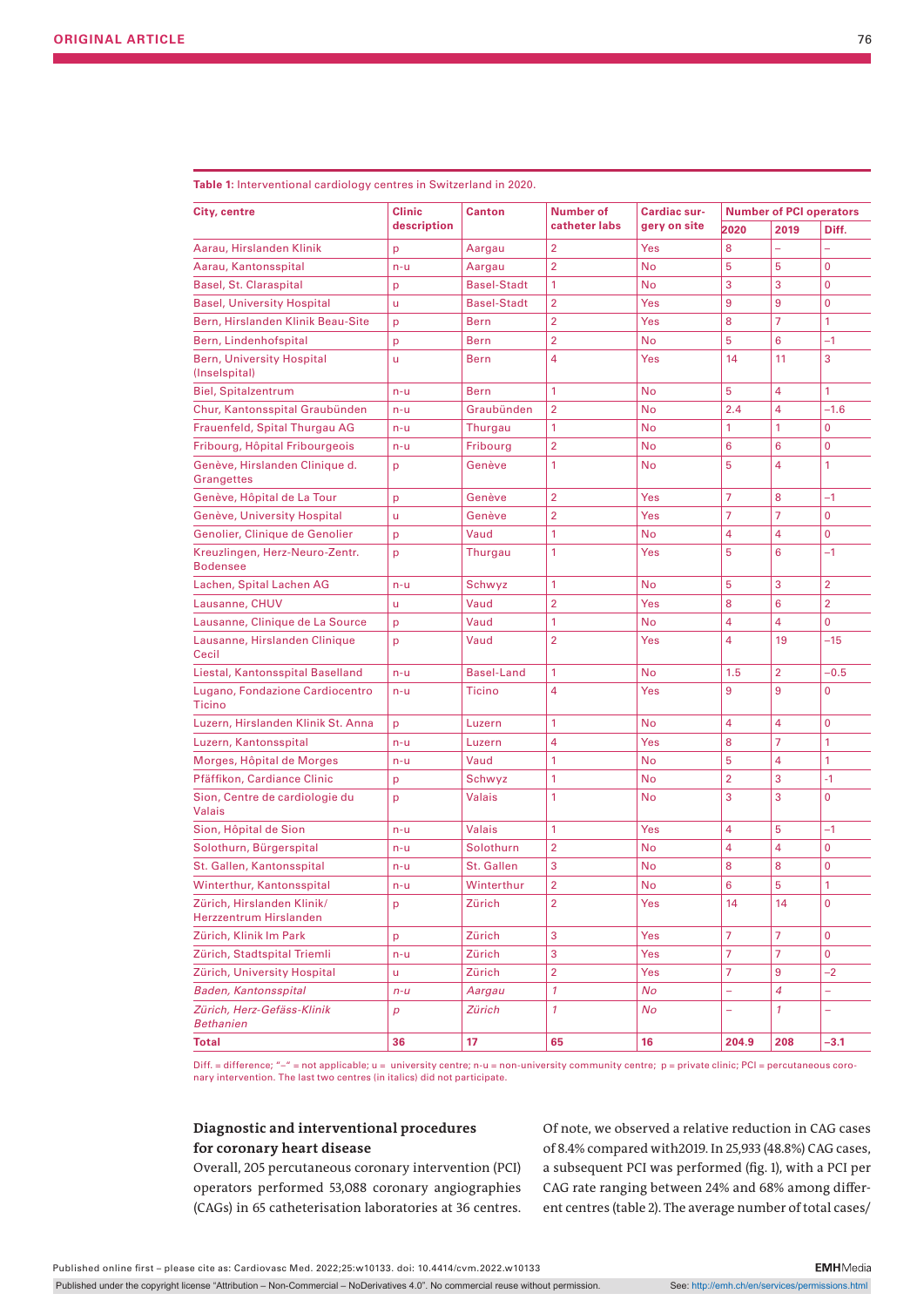

**Figure 1: Central Illustration** 

year and PCIs/year per operator were 255 and 124, respectively (tables 1 and 2). The overall numbers of diagnostic and interventional cases per centre, ranked by absolute numbers, are shown in figure 2. Similarly to 2019 [10], radial access was used in 66% of all cases. However, we still observed a wide range from 18% to 98%, depending on site and operator preference (table 3).Thirty-two centres provided complete data on PCI indications. Among emergency PCIs (39% of total PCIs), non-ST-elevation acute coronary syndrome (NSTE-ACS), ST-elevation myocardial infarction (STEMI) and

cardiogenic shock accounted for 59%, 37% and 4% of cases, respectively (table 2). Interventions for chronic total occlusions (CTOs) accounted for 5.3% of PCIs and were primarily performed using an antegrade approach (65%). Among all coronary interventions, drugeluting stents (DES) were the most used stent type at 99.7% of cases (bare metal stents 0.1%, self-expandable stents 0.1%, bioabsorbable scaffolds 0.2%, and bifurcation dedicated stents 0.1%; table 3). The use of drugcoated balloons (DCBs) remained stable at 2.9% versus 2.8% of all cases in 2020 and 2019, respectively.

Lesion preparation using techniques other than balloon angioplasty were applied in 1937 cases (7.5% of all PCIs). Rotational atherectomy, intravascular lithotripsy, and thrombus aspiration were used in 345 (1.3%), 318 (1.2%), and 1274 (4.9%) cases, respectively (table 4). The degree of coronary artery stenosis was further assessed in 6783 cases (12.9%) and quantified by fractional flow reserve (38.9%), instantaneous wave-free ratio (27.7%), intravascular ultrasound (10.9%) or optical coherence tomography (22.5%). Left ventricular assist devices were used in 468 cases (0.9% of all cases; table 4).

#### **Interventions for structural heart disease**

For the first time since its clinical introduction in Switzerland in 2007 and similarly to CAG, cases of transcatheter aortic valve implantation (TAVI) decreased in



**Figure 2:** Coronary angiographies and interventions during the year 2020 in Switzerland.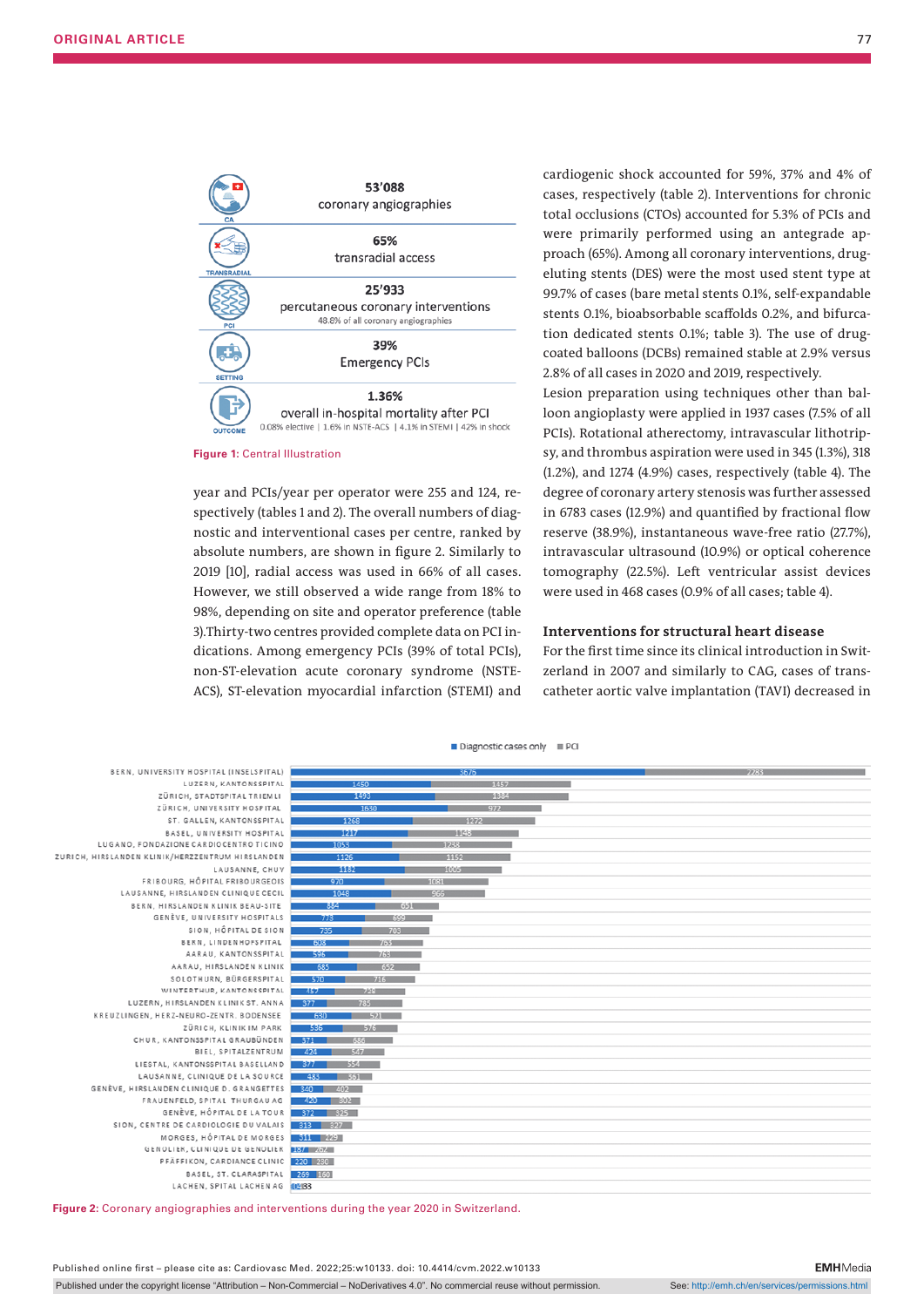| <b>Centre</b>                                        |      | <b>Total number of cases</b> |        |      | <b>Diagnostic cases only</b> |        | <b>PCI</b> |                          |                |      | PCI in % of total |                | <b>PCI</b> for |                |                |                |                     |                     |              |
|------------------------------------------------------|------|------------------------------|--------|------|------------------------------|--------|------------|--------------------------|----------------|------|-------------------|----------------|----------------|----------------|----------------|----------------|---------------------|---------------------|--------------|
|                                                      | 2020 | 2019                         | Diff.  | 2020 | 2019                         | Diff.  | 2020       | 2019                     | Diff.          | 2020 | 2019              | Diff.          | <b>NSTE-</b>   | <b>STEMI</b>   | Cardio-        | <b>CTO</b>     | Ante-               | Retro-              | % Emer-      |
|                                                      |      |                              |        |      |                              |        |            |                          |                |      |                   |                | <b>ACS</b>     |                | genic<br>shock |                | grade<br><b>CTO</b> | grade<br><b>CTO</b> | gency<br>PCI |
| Aarau, Hirslanden<br>Klinik                          | 1337 | ÷                            | ÷      | 685  | ÷,                           | ÷,     | 652        | $\overline{\phantom{0}}$ | ÷              | 49   | ÷,                | u,             | 177            | 116            |                |                |                     | ۳                   | 45           |
| Aarau,<br>Kantonsspital                              | 1359 | 1935                         | $-576$ | 596  | 988                          | -392   | 763        | 947                      | $-184$         | 56   | 49                | $\overline{7}$ | 203            | 137            | ÷,             | 20             | 14                  | 6                   | 45           |
| Basel,<br>St. Claraspital                            | 429  | 457                          | $-28$  | 269  | 287                          | $-18$  | 160        | 170                      | $-10$          | 37   | 37                | $\mathbf 0$    | 20             | 14             | $\mathbf 0$    | 12             | 12                  | $\pmb{0}$           | 21           |
| <b>Basel, University</b><br>Hospital                 | 2365 | 2649                         | $-284$ | 1217 | 1425                         | $-208$ | 1148       | 1224                     | –76w           | 49   | 46                | $\overline{2}$ | 291            | 303            | 41             | 65             | 52                  | 13                  | 55           |
| Bern, Hirslanden<br><b>Klinik Beau-Site</b>          | 1535 | 1319                         | 216    | 884  | 791                          | 93     | 651        | 528                      | 123            | 42   | 40                | $\overline{2}$ | 122            | 42             | $\mathbf 0$    | 33             | 30                  | 3                   | 25           |
| Bern,<br>Lindenhofspital                             | 1371 | 1482                         | $-111$ | 608  | 692                          | $-84$  | 763        | 790                      | $-27$          | 56   | 53                | $\overline{2}$ | 161            | 51             | $\mathbf 0$    | 25             | 22                  | 3                   | 28           |
| <b>Bern, University</b><br>Hospital<br>(Inselspital) | 5959 | 6567                         | $-608$ | 3676 | 3877                         | $-201$ | 2283       | 2690                     | $-407$         | 38   | 41                | $-3$           | ÷              | L,             | L.             | 127            | L,                  |                     |              |
| Biel,<br>Spitalzentrum                               | 971  | 1074                         | $-103$ | 424  | 612                          | $-188$ | 547        | 462                      | 85             | 56   | 43                | 13             | 163            | 101            | 12             | 43             | 27                  | 16                  | 50           |
| Chur, Kantonsspital<br>Graubünden                    | 1057 | 1317                         | $-260$ | 371  | 553                          | $-182$ | 686        | 764                      | $-78$          | 65   | 58                | $\overline{7}$ | 167            | 162            | 12             | 39             | 32                  | $\overline{7}$      | 50           |
| Frauenfeld, Spital<br><b>Thurgau AG</b>              | 722  | 713                          | 9      | 420  | 381                          | 39     | 302        | 332                      | $-30$          | 42   | 47                | $-5$           | 105            | 6              | $\mathbf 0$    | 14             | 12                  | $\overline{2}$      | 37           |
| Fribourg, Hôpital<br>Fribourgeois                    | 2051 | 2169                         | $-118$ | 970  | 1090                         | $-120$ | 1081       | 1079                     | $\overline{2}$ | 53   | 50                | 3              | 396            | 208            | 31             | 76             | 71                  | $\overline{5}$      | 59           |
| Genève, Hirslanden<br>Clinique d.<br>Grangettes      | 742  | 693                          | 49     | 340  | 330                          | 10     | 402        | 363                      | 39             | 54   | 52                | $\overline{2}$ | 83             | 16             | $\mathbf{0}$   | 27             | 25                  | $\overline{2}$      | 25           |
| Genève, Hôpital<br>de La Tour                        | 697  | 771                          | $-74$  | 372  | 434                          | $-62$  | 325        | 337                      | $-12$          | 47   | 44                | 3              | 68             | 40             | $\overline{2}$ | 18             | 15                  | 3                   | 34           |
| Genève, Univer-<br>sity Hospital                     | 1472 | 1821                         | $-349$ | 773  | 988                          | $-215$ | 699        | 833                      | $-134$         | 47   | 46                | $\overline{2}$ | 241            | 196            | 58             | 50             | 40                  | 10                  | 71           |
| Genolier, Clinique<br>de Genolier                    | 449  | 491                          | -42    | 187  | 212                          | -25    | 262        | 279                      | $-17$          | 58   | 57                | $\overline{2}$ | ÷,             | $\overline{2}$ | $\mathbf 0$    | 21             | 20                  | 1                   | 1            |
| Kreuzlingen,<br>Herz-Neuro-Zentr.<br><b>Bodensee</b> | 1151 | 1231                         | $-80$  | 630  | 687                          | $-57$  | 521        | 544                      | $-23$          | 45   | 44                | 1              | 45             | 107            | 17             | 40             | 37                  | 3                   | 32           |
| Lachen, Spital<br><b>Lachen AG</b>                   | 137  | 169                          | $-32$  | 104  | 126                          | $-22$  | 33         | 43                       | $-10$          | 24   | 25                | $-1$           | 0              | $\mathbf 0$    | $\mathbf 0$    | $\overline{2}$ | $\overline{2}$      | $\mathbf{0}$        | $\mathbf 0$  |
| Lausanne, CHUV                                       | 2187 | 2491                         | $-304$ | 1182 | 1468                         | -286   | 1005       | 1023                     | $-18$          | 46   | 41                | 5              | 576            | 322            | 12             | 42             | 34                  | 8                   | 91           |
| Lausanne,<br>Clinique de<br>La Source                | 844  | 1031                         | $-187$ | 483  | 519                          | $-36$  | 361        | 512                      | $-151$         | 43   | 50                | $-7$           | 38             | $\mathbf{0}$   | $\mathbf{0}$   | 48             | 48                  | $\mathbf 0$         | 11           |
| Lausanne,<br>Hirslanden<br><b>Clinique Cecil</b>     | 2014 | 2060                         | -46    | 1048 | 1119                         | $-71$  | 966        | 941                      | 25             | 48   | 46                | $\overline{2}$ |                |                | $\mathbf 0$    | ÷              |                     |                     |              |
| Liestal, Kantons-<br>spital Baselland                | 931  | 1001                         | $-70$  | 377  | 381                          | $-4$   | 554        | 620                      | $-66$          | 60   | 62                | $-2$           | 259            | 43             | $\overline{5}$ | 75             | ÷.                  | L,                  | 55           |
| Lugano, Fonda-<br>zione Cardio-<br>centro Ticino     | 2291 | 2352                         | $-61$  | 1053 | 1029                         | 24     | 1238       | 1323                     | $-85$          | 54   | 56                | $-2$           | 416            | 237            | 46             | 43             | 30                  | 13                  | 56           |
| Luzern, Hirslanden<br>Klinik St. Anna                | 1162 | 1345                         | $-183$ | 377  | 436                          | $-59$  | 785        | 909                      | $-124$         | 68   | 68                | $\mathbf 0$    | 62             | 51             | $\overline{7}$ | 37             | 34                  | 3                   | 15           |
| Luzern, Kantons-<br>spital                           | 2907 | 3256                         | $-349$ | 1450 | 1747                         | $-297$ | 1457       | 1509                     | $-52$          | 50   | 46                | $\overline{4}$ | 676            | 276            | 49             | 108            | 78                  | 30                  | 69           |
| Morges, Hôpital<br>de Morges                         | 540  | 389                          | 151    | 311  | 217                          | 94     | 229        | 172                      | 57             | 42   | 44                | $-2$           | 79             | $\overline{4}$ | $\mathbf 0$    | $\overline{7}$ | $\overline{7}$      | $\mathbf 0$         | 36           |
| Pfäffikon,<br><b>Cardiance Clinic</b>                | 450  | 433                          | 17     | 220  | 217                          | 3      | 230        | 216                      | 14             | 51   | 50                | $\mathbf{1}$   | 38             | 5              | $\mathbf 0$    | 22             | 19                  | 3                   | 19           |
| Sion, Centre de<br>cardiologie du<br>Valais          | 640  | 723                          | $-83$  | 313  | 347                          | $-34$  | 327        | 376                      | $-49$          | 51   | 52                | $-1$           | $\mathbf{0}$   | $\mathbf{0}$   | $\mathbf{0}$   | 23             | 23                  | $\mathbf{0}$        | $\mathbf 0$  |
| Sion, Hôpital de<br>Sion                             | 1438 | 1621                         | $-183$ | 735  | 823                          | $-88$  | 703        | 798                      | $-95$          | 49   | 49                | $\mathbf 0$    | 180            | 131            | 10             | 30             | 28                  | $\overline{2}$      | 46           |
| Solothurn,<br>Bürgerspital                           | 1286 | 1537                         | $-251$ | 570  | 609                          | $-39$  | 716        | 928                      | $-212$         | 56   | 60                | $-5$           | 252            | 146            | 19             | 14             | 14                  | $\mathbf 0$         | 58           |

**Table 2:** Overall cases performed in 2020 versus 2019 and specific indications for percutaneous coronary interventions.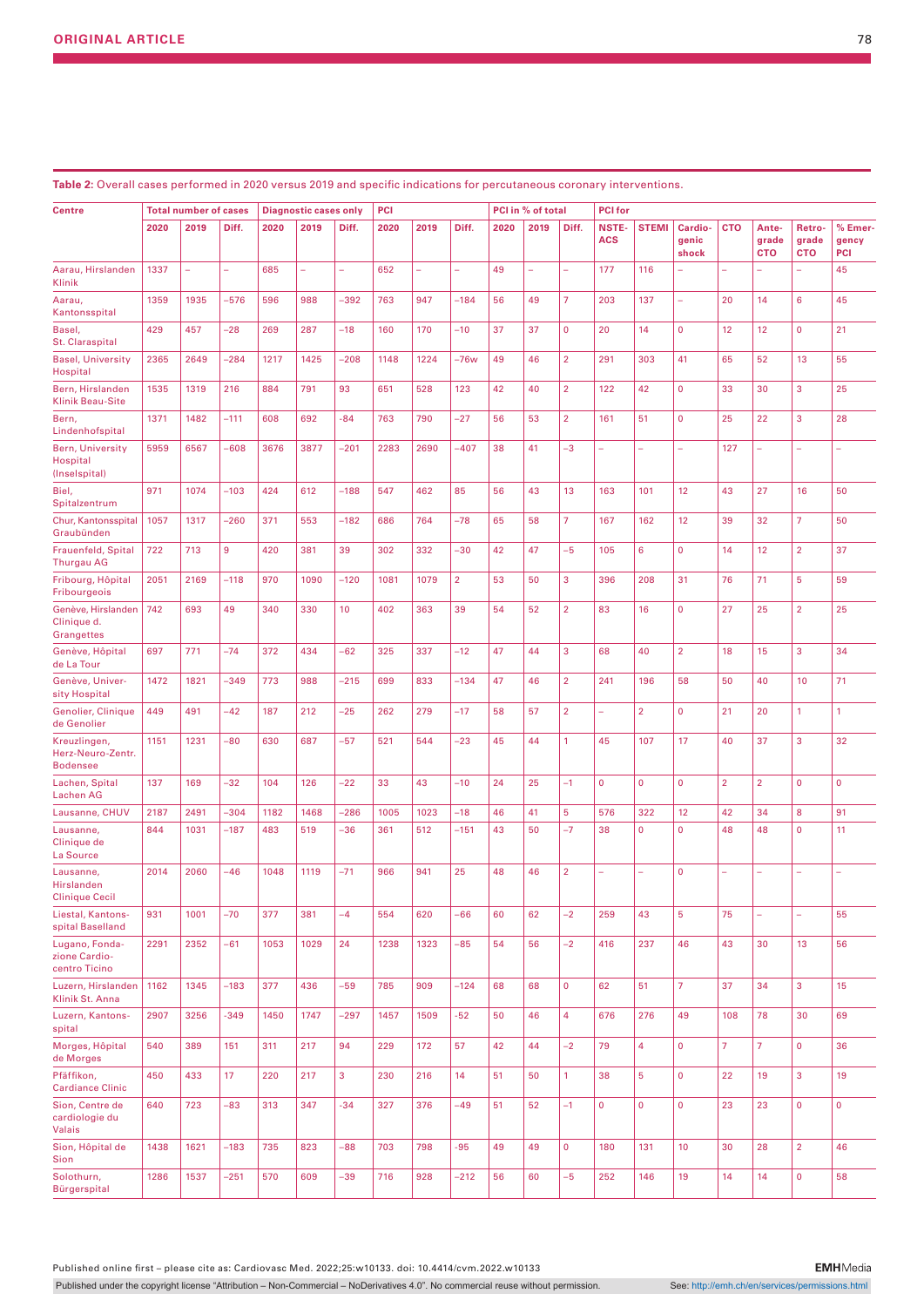| St. Gallen,<br>Kantonsspital                             | 2540   | 2931   | $-391$  | 1268   | 1510   | $-242$  | 1272   | 1421   | $-149$  | 50   | 48   | $\overline{2}$ | 301  | 225  | -3                       | 105  | 84                       | 21  | 62          |
|----------------------------------------------------------|--------|--------|---------|--------|--------|---------|--------|--------|---------|------|------|----------------|------|------|--------------------------|------|--------------------------|-----|-------------|
| Winterthur,<br>Kantonsspital                             | 1185   | 1331   | $-146$  | 457    | 507    | $-50$   | 728    | 824    | $-96$   | 61   | 62   | $\Omega$       | 246  | 210  | 39                       | 30   | 25                       | 5   | 68          |
| Zurich, Hirslanden<br>Klinik/Herzzen-<br>trum Hirslanden | 2278   | 2520   | $-242$  | 1126   | 1281   | $-155$  | 1152   | 1239   | $-87$   | 51   | 49   |                | 114  | 98   | 14                       | 45   | 33                       | 12  | 20          |
| Zürich, Klinik Im<br>Park                                | 1112   | 1202   | $-90$   | 536    | 634    | $-98$   | 576    | 568    | 8       | 52   | 47   | 5              | -    |      |                          | -    |                          | -   | $\mathbf 0$ |
| Zürich, Stadtspital<br>Triemli                           | 2877   | 2949   | $-72$   | 1493   | 1599   | $-106$  | 1384   | 1350   | 34      | 48   | 46   | $\overline{2}$ | 431  | 400  | $\overline{\phantom{a}}$ | 64   | $\overline{\phantom{a}}$ | -   | 60          |
| Zürich, University<br>Hospital                           | 2602   | 3169   | $-567$  | 1630   | 1608   | 22      | 972    | 1561   | $-589$  | 37   | 49   | $-12$          | 209  | 246  | 26                       | 36   |                          | -   | 49          |
| Total                                                    | 52,668 | 57,199 | $-4531$ | 27,159 | 29,524 | $-2365$ | 25,509 | 27,675 | $-2166$ | 48.4 | 48.4 | 0.0            | 6119 | 3895 | 403                      | 1341 | 868                      | 171 |             |

Diff. = difference; PCI = percutaneous coronary intervention; NSTE-ACS = non-ST-elevation acute coronary syndrome; STEMI = ST-elevation myocardial infarction; CTP = chronic total occlusion.



**Figure 3:** Trend in transcatheter aortic valve implantations and access routes

2020 compared with the preceding year. We observed an overall reduction of 122 interventions (–6.4%; figs 3 and 4). In 2020, 1790 TAVIs were performed with femoral access being used in 94% and trans-apical access in 2.7% of all implantations (table 5).

Compared with previous years, we observed a further decrease in mitral edge-to-edge repair procedures from 362 in 2019 to 314 in 2020 (–13.3%, table 6a) [9, 10]. Similarly, numbers of left atrial appendage (LAA) closures decreased from 317 to 305 (3.8%), and interventional persistent foramen ovale (PFO) closure procedures from 866 to 782 (–9.7%). Catheter-based therapy of pulmonary embolism was used more commonly in 2020 than in 2019 (125 versus 98 cases; tables 6a and 6b).

#### **Outcome**

Among all participating centres, only 24 (69%) reported data on in-hospital mortality, thus making our findings less representative. Regarding interventions for chronic coronary artery disease, NSTE-ACS, STEMI, and cardiogenic shock, there was an in-hospital mortality of 0.08%, 1.6%, 4.1%, and 52%, respectively. The overall in-hospital mortality of patients undergoing a TAVI procedure was 2% (data reported by five centres only).



**Figure 4:** Transcatheter aortic valve implantations (TAVIs) during the year 2020 in Switzerland.

Published online first – please cite as: Cardiovasc Med. 2022;25:w10133. doi: 10.4414/cvm.2022.w10133

Published under the copyright license "Attribution – Non-Commercial – NoDerivatives 4.0". No commercial reuse without permission. See: http://emh.ch/en/services/permissions.html

**EMH**Media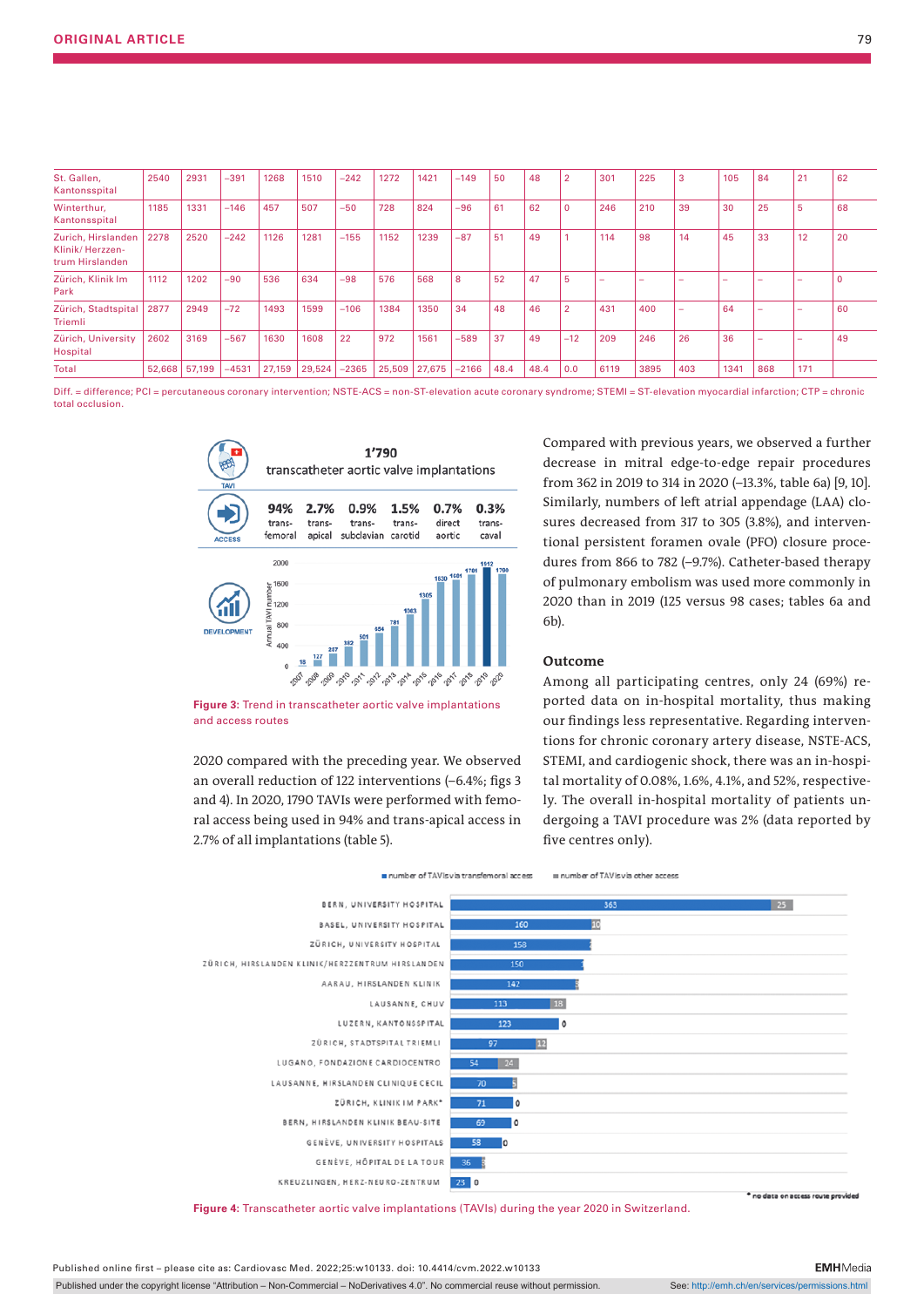| <b>Centre</b>                                        | <b>Total number</b>   | <b>Radial access</b>    |                |                | <b>DCB</b>                              |                                |                                   |                                        |                |
|------------------------------------------------------|-----------------------|-------------------------|----------------|----------------|-----------------------------------------|--------------------------------|-----------------------------------|----------------------------------------|----------------|
|                                                      | of cases<br>(CAG+PCI) | $\%$<br><b>Absolute</b> |                | <b>BMS</b>     | <b>Type of stent used</b><br><b>DES</b> | Selfexpandable<br>(DES or BMS) | <b>Bioabsorbable</b><br>scaffolds | <b>Bifurcation</b><br>dedicated stents |                |
| Aarau, Hirslanden Klinik                             | 1337                  |                         | $\overline{a}$ | $\overline{0}$ | 620                                     | $\overline{0}$                 | $\overline{0}$                    | $\overline{0}$                         | 22             |
| Aarau, Kantonsspital                                 | 1359                  | 1012                    | 74             | $\mathbf{0}$   | 709                                     | $\mathbf 0$                    | 0                                 | ÷                                      | 19             |
| Basel, St. Claraspital                               | 429                   | 79                      | 18             | ÷,             | 149                                     | L,                             | ÷                                 | L,                                     | $\overline{2}$ |
| <b>Basel, University Hospital</b>                    | 2365                  | 1801                    | 76             | 0              | 1094                                    | $\mathbf{0}$                   | $\overline{0}$                    | $\mathbf 0$                            | 47             |
| Bern, Hirslanden Klinik Beau-Site                    | 1535                  | 453                     | 30             | $\overline{0}$ | 611                                     | $\mathbf 0$                    | $\mathbf 0$                       | $\mathbf 0$                            | 24             |
| Bern, Lindenhofspital                                | 1371                  | 1218                    | 89             | L.             | 711                                     | L.                             |                                   | 11                                     | 20             |
| Bern, University Hospital (Inselspital)              | 5959                  | 3758                    | 63             | 0              | 2013                                    | L,                             | $\mathbf 0$                       | ÷                                      | 178            |
| <b>Biel, Spitalzentrum</b>                           | 971                   | 758                     | 78             | $\Omega$       | 491                                     | $\mathbf{0}$                   | $\overline{0}$                    | $\Omega$                               | 3              |
| Chur, Kantonsspital Graubünden                       | 1057                  | 778                     | 74             | $\overline{0}$ | 556                                     | $\mathbf{0}$                   | $\overline{0}$                    | $\Omega$                               | 8              |
| Frauenfeld, Spital Thurgau AG                        | 722                   | 617                     | 85             | $\overline{0}$ | 302                                     | $\overline{2}$                 | $\mathbf 0$                       | $\Omega$                               | 20             |
| Fribourg, Hôpital Fribourgeois                       | 2051                  | 957                     | 47             | $\overline{0}$ | 953                                     | $\Omega$                       | 0                                 | $\Omega$                               | 86             |
| Genève, Hirslanden Clinique d.<br>Grangettes         | 742                   | 644                     | 87             | ÷,             | 376                                     | L.                             | ۳                                 | $\equiv$                               | 21             |
| Genève, Hôpital de La Tour                           | 697                   | 655                     | 94             | 0              | 308                                     | $\mathbf 0$                    | 0                                 | $\mathbf 0$                            | $\overline{7}$ |
| Genève, University Hospital                          | 1472                  | 670                     | 46             | 0              | 626                                     | $\mathbf{0}$                   | 0                                 | $\mathbf 0$                            | 67             |
| Genolier, Clinique de Genolier                       | 449                   | 355                     | 79             | 0              | 156                                     | $\mathbf 0$                    | $\mathbf 0$                       | $\mathbf 0$                            | 22             |
| Kreuzlingen, Herz-Neuro-Zentrum                      | 1151                  | 863                     | 75             | 0              | 521                                     | $\mathbf 0$                    | $\mathbf 0$                       | $\mathbf 0$                            | 35             |
| Lachen, Spital Lachen AG                             | 137                   | 117                     | 85             | 0              | 33                                      | $\mathbf 0$                    | $\mathbf 0$                       | $\mathbf 0$                            | $\Omega$       |
| Lausanne, CHUV                                       | 2187                  | 1739                    | 80             | L,             | 889                                     | L.                             | L                                 | L.                                     | 90             |
| Lausanne, Clinique de La Source                      | 844                   | 657                     | 78             | $\overline{0}$ | 361                                     | $\mathbf{0}$                   | $\mathbf 0$                       | $\mathbf 0$                            | 34             |
| Lausanne, Hirslanden Clinique Cecil                  | 2014                  | 658                     | 33             | 6              | 827                                     | $\Omega$                       | $\overline{0}$                    | L,                                     |                |
| Liestal, Kantonsspital Baselland                     | 931                   | 884                     | 95             | $\overline{0}$ | 517                                     | $\mathbf 0$                    | 12                                | $\mathbf 0$                            | 25             |
| Lugano, Fondazione Cardiocentro                      | 2291                  | 1890                    | 82             | 1              | 1061                                    | $\Omega$                       | 30                                | $\Omega$                               | 243            |
| Luzern, Hirslanden Klinik St. Anna                   | 1162                  | 518                     | 45             | $\Omega$       | 691                                     | $\mathbf 0$                    | 0                                 |                                        | 81             |
| Luzern, Kantonsspital                                | 2907                  | 1736                    | 60             | 1              | 1295                                    | 5                              | $\overline{0}$                    | $\mathbf 0$                            | 161            |
| Morges, Hôpital de Morges                            | 540                   | 247                     | 46             | $\overline{0}$ | 214                                     | $\mathbf{0}$                   | $\mathbf 0$                       | $\overline{0}$                         | 15             |
| Pfäffikon, Cardiance Clinic                          | 450                   | 200                     | 44             | 0              | 230                                     | $\mathbf 0$                    | $\overline{0}$                    | $\overline{0}$                         | $\mathbf 0$    |
| Sion, Centre de cardiologie du Valais                | 640                   | 627                     | 98             | 0              | 295                                     | $\mathbf 0$                    | $\overline{0}$                    | $\mathbf 0$                            | 15             |
| Sion, Hôpital de Sion                                | 1438                  | 1192                    | 83             | 0              | 683                                     | $\mathbf{0}$                   | $\mathbf 0$                       | $\mathbf 0$                            | 20             |
| Solothurn, Bürgerspital                              | 1286                  | 690                     | 54             | 0              | 663                                     | $\mathbf 0$                    | $\overline{0}$                    | $\mathbf 0$                            | 36             |
| St. Gallen, Kantonsspital                            | 2540                  | 2210                    | 87             | 0              | 1097                                    | $\mathbf 0$                    | $\overline{0}$                    | $\overline{0}$                         | 143            |
| Winterthur, Kantonsspital                            | 1185                  | 779                     | 66             | 0              | 698                                     | $\mathbf 0$                    | $\overline{0}$                    | $\overline{0}$                         | 30             |
| Zürich, Hirslanden Klinik/<br>Herzzentrum Hirslanden | 2278                  | 1306                    | 57             | 0              | 1091                                    | $\mathbf 0$                    | $\overline{0}$                    | $\overline{0}$                         | 70             |
| Zürich, Klinik Im Park                               | 1112                  |                         |                | L.             |                                         |                                | L,                                | L.                                     |                |
| Zürich, Stadtspital Triemli                          | 2877                  | 2382                    | 83             | $\Omega$       | 1310                                    | $\mathbf 0$                    | 0                                 | $\mathbf 0$                            |                |
| Zürich, University Hospital                          | 2602                  | 1265                    | 49             | $\Omega$       | 972                                     | L,                             | L,                                | L.                                     |                |
| <b>Total</b>                                         | 5,3088                | 33,498                  | 65%            | 8              | 23,123                                  | $\overline{7}$                 | 42                                | 11                                     | 1544           |
|                                                      |                       |                         |                | 0.1%           | 99.7%                                   | 0.1%                           | 0.2%                              | 0.1%                                   |                |

CAG = coronary angiography; PCI = percutaneous coronary intervention; BMS = bare metal stent; DES = drug eluting stent; DCB = drug coated balloon.

## **Limitations**

There are some limitations that need to be highlighted: First, the main limitation results from the study design, with data being submitted on a voluntary basis by the individual centres without monitoring. We aimed to minimise this effect by sending a standardised questionnaire to all involved centres. Second, unfortunately not all centres replied and provided complete data. Due to missing data, some findings of this study are not representative, and their generalisability is limited. Third, definitions of chronic coronary artery disease, NSTE-ACS, STEMI, and cardiogenic shock were based on international guidelines but not predefined by the registry, and therefore may have differed among the centres. Fourth, when comparing the findings of 2020 with those from 2019 one has to consider that only 36 and not 37 centres participated. However, this had no impact on reported TAVI procedures as all Swiss TAVI centres participated in both years.

**EMH**Media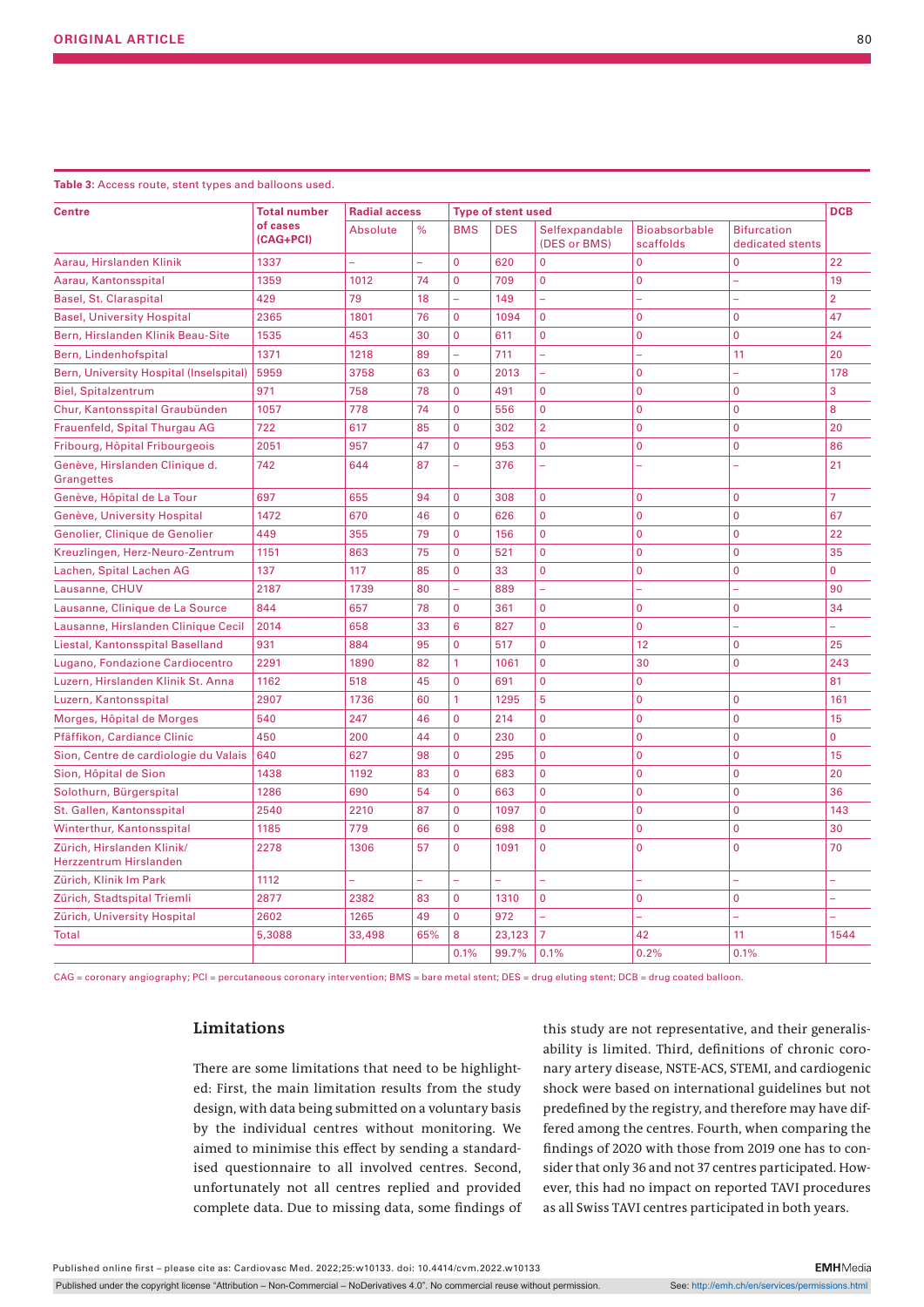| <b>Centre</b>                                        |                |                  | Revascularisation techniques, others than<br>balloon angioplasty by number of cases |                |              | degree of stenosis | <b>Quantification methods of the</b> |              | Left ventricular assist devices |                |                |               |
|------------------------------------------------------|----------------|------------------|-------------------------------------------------------------------------------------|----------------|--------------|--------------------|--------------------------------------|--------------|---------------------------------|----------------|----------------|---------------|
|                                                      | Rotabl.        | <b>Shockwave</b> | <b>Thromb-asp</b>                                                                   | <b>Filters</b> | <b>FFR</b>   | iFR                | <b>IVUS</b>                          | <b>OCT</b>   | <b>IABP</b>                     | Im-pella       | <b>ECMO</b>    | <b>Others</b> |
| Aarau, Hirslanden Klinik                             | 9              | $\mathbf{0}$     | 12                                                                                  | $\mathbf 0$    | 76           | 76                 | $\mathbf 0$                          | 43           | $\mathbf 0$                     | 12             | 1              | $\Omega$      |
| Aarau, Kantonsspital                                 | 5              | 17               | 65                                                                                  | $\overline{a}$ | 47           | 42                 | 5                                    | 17           | $\mathbf{1}$                    | 17             | $\mathbf 0$    | $\mathbf 0$   |
| Basel, St. Claraspital                               | 6              |                  | 8                                                                                   | $\mathbf 0$    | $\mathbf{0}$ | 50                 |                                      | 20           | 6                               |                |                |               |
| <b>Basel, University Hospital</b>                    | 14             | 12               | 68                                                                                  | $\mathbf 0$    | 99           | $\mathbf 0$        | 10                                   | 9            | $\mathbf 0$                     | 44             | $\overline{2}$ | 3             |
| Bern, Hirslanden Klinik<br><b>Beau-Site</b>          | $\overline{2}$ | $\Omega$         | 13                                                                                  | $\mathbf 0$    | 26           | $\Omega$           | $\Omega$                             | 10           | $\Omega$                        | $\mathbf{0}$   | 1              | $\Omega$      |
| Bern, Lindenhofspital                                | 1              | $\overline{2}$   | 3                                                                                   | ÷,             | ÷,           | 76                 | ÷,                                   |              |                                 | ÷,             | L,             |               |
| <b>Bern, University Hospital</b>                     | 26             | ÷.               | 137                                                                                 | 1              | 222          | $\mathbf 0$        | 48                                   | 481          | 4                               | 52             | 7              | ÷,            |
| <b>Biel, Spitalzentrum</b>                           | 6              | 17               | 7                                                                                   | $\mathbf 0$    | 79           | $\mathbf 0$        | $\mathbf 0$                          | $\mathbf 0$  | $\mathbf 0$                     | $\overline{2}$ | 0              | 0             |
| Chur, Kantonsspital Graubünden                       | 5              | 3                | 30                                                                                  | $\mathbf 0$    | 55           |                    | 9                                    | 34           | $\mathbf 0$                     | 10             | 0              | 0             |
| Frauenfeld, Spital Thurgau AG                        | 0              | $\mathbf{0}$     | $\mathbf{0}$                                                                        | $\mathbf 0$    | 13           | 74                 | $\mathbf 0$                          | 20           | $\mathbf 0$                     | $\mathbf 0$    | $\mathbf 0$    | $\mathbf 0$   |
| Fribourg, Hôpital Fribourgeois                       | 10             | 18               | 76                                                                                  | $\overline{2}$ | 131          | 10                 | 13                                   | 46           | 8                               | 6              | 3              | $\mathbf 0$   |
| Genève, Clinique d. Grangettes                       | $\overline{7}$ | 3                | 4                                                                                   | 4              | 86           | L,                 |                                      | 22           | -                               | 5              |                | ÷,            |
| Genève, Hôpital de La Tour                           | 12             | 3                | 21                                                                                  | 3              | 83           | $\mathbf 0$        | 13                                   | $\mathbf 0$  | 5                               | $\overline{2}$ | 0              | 0             |
| Genève, University Hospital                          | 6              | 12               | 60                                                                                  | $\overline{2}$ | $\mathbf 0$  | 180                | 84                                   | 75           | 9                               | 13             | 3              | 0             |
| Genolier, Clinique de Genolier                       | 6              | $\mathbf{0}$     | 0                                                                                   | $\mathbf 0$    | 144          | 144                | $\mathbf 0$                          | 15           | $\mathbf 0$                     | $\mathbf 0$    | $\mathbf 0$    | $\mathbf 0$   |
| Kreuzlingen, Herz-Neuro-<br>Zentrum                  | 5              | $\Omega$         | 25                                                                                  | $\mathbf 0$    | 15           | 365                | 25                                   | $\mathbf 0$  | $\mathbf 0$                     | $\mathbf 0$    | $\overline{2}$ | 0             |
| Lachen, Spital Lachen AG                             | 0              | $\mathbf{0}$     | 0                                                                                   | $\pmb{0}$      | 17           | ÷,                 | $\mathbf 0$                          | $\mathbf 0$  | $\mathbf 0$                     | $\mathbf 0$    | $\mathbf 0$    | $\mathbf 0$   |
| Lausanne, CHUV                                       | 12             | $\overline{7}$   | 62                                                                                  | 3              | 255          | ÷,                 | 24                                   | 89           | $\overline{2}$                  | L.             | 5              | L.            |
| Lausanne, Clinique de La Source                      | $\mathbf 0$    | $\overline{2}$   | 4                                                                                   | $\mathbf 0$    | 103          | $\mathbf 0$        | $\mathbf 0$                          | $\mathbf{0}$ | $\mathbf 0$                     | $\mathbf 0$    | $\mathbf 0$    | $\mathbf 0$   |
| Lausanne, Hirslanden Clinique<br>Cecil               | 0              | L,               | -                                                                                   | L,             |              | $\mathbf 0$        |                                      | $\mathbf 0$  | $\mathbf 0$                     | $\Omega$       | 0              | $\mathbf 0$   |
| Liestal, Kantonsspital Baselland                     | 17             | 4                | 9                                                                                   | $\mathbf 0$    | 42           | $\mathbf 0$        | $\mathbf{1}$                         | 23           | $\mathbf 0$                     | 5              | $\mathbf 0$    | 0             |
| Lugano, Fondazione<br>Cardiocentro                   | 9              | 32               | 83                                                                                  | 12             | 76           | 233                | 44                                   | 42           | $\mathbf 0$                     | 26             | 5              | $\mathbf 0$   |
| Luzern, Hirslanden Klinik<br>St. Anna                | 0              | $\overline{2}$   | 11                                                                                  | $\mathbf 0$    | 97           | 19                 | 11                                   | $\mathbf 0$  | $\mathbf 0$                     | 10             | $\mathbf 0$    | $\mathbf 0$   |
| Luzern, Kantonsspital                                | 18             | 38               | 300                                                                                 | 4              | 107          |                    | L.                                   | 365          | 21                              | 49             | 7              | $\mathbf 0$   |
| Morges, Hôpital de Morges                            | 6              | $\overline{2}$   | 0                                                                                   | $\overline{2}$ | 52           | $\overline{2}$     | $\mathbf 0$                          | 15           | $\mathbf 0$                     | $\mathbf{0}$   | 0              | $\mathbf 0$   |
| Pfäffikon, Cardiance Clinic                          | 0              | $\mathbf{0}$     | $\overline{2}$                                                                      | $\mathbf 0$    | $\mathbf{0}$ | 55                 | 1                                    | $\mathbf{0}$ | $\mathbf 0$                     | $\mathbf 0$    | 0              | 0             |
| Sion, Centre de cardiologie<br>d. Valais             | L              |                  | $\mathbf 0$                                                                         |                | 88           | $\overline{2}$     |                                      | 9            |                                 |                |                |               |
| Sion, Hôpital de Sion                                | $\overline{0}$ | $\mathbf{0}$     | 14                                                                                  | $\overline{2}$ | 85           | $\mathbf 0$        | $\mathbf 0$                          | 15           | $\overline{2}$                  | $\mathbf 0$    | 4              | $\mathbf 0$   |
| Solothurn, Bürgerspital                              | 0              | 32               | 12                                                                                  | $\mathbf 0$    | 139          | $\mathbf 0$        | $\mathbf 0$                          | $\mathbf{0}$ | $\mathbf 0$                     | $\mathbf 0$    | 0              | $\mathbf 0$   |
| St. Gallen, Kantonsspital                            | 115            | 52               | 121                                                                                 | $\mathbf{1}$   | 157          | 81                 | 321                                  | 47           | 8                               | $\overline{2}$ | 8              | $\Omega$      |
| Winterthur, Kantonsspital                            | 4              | 4                | ÷                                                                                   | -              | 5            | 150                | 5                                    | $\pmb{0}$    | $\mathbf 0$                     | 5              | $\mathbf 0$    | $\mathbf 0$   |
| Zürich, Hirslanden Klinik/<br>Herzzentrum Hirslanden | 9              | 26               | 56                                                                                  | 4              | ÷            | 216                | 29                                   | 10           | 8                               | 11             | 1              | $\mathbf 0$   |
| Zürich, Klinik Im Park                               | 21             | ÷,               | ÷,                                                                                  | ÷,             | ä,           | ÷.                 | $\mathbf{1}$                         | $\mathbf 0$  | 11                              | 3              | ÷,             | ÷,            |
| Zürich, Stadtspital Triemli                          | $\mathbf{1}$   | 30               | 71                                                                                  | 5              | 233          | ÷.                 | $\mathbf{0}$                         | 53           | 13                              | 3              | ÷,             | $\mathbf 0$   |
| Zürich, University Hospital                          | 13             | ÷.               | ÷.                                                                                  | ÷,             | 106          | 106                | 93                                   | 67           | ÷,                              | 29             | 12             | ÷             |
| Total                                                | 345            | 318              | 1274                                                                                | 45             | 2638         | 1881               | 737                                  | 1527         | 98                              | 306            | 61             | 3             |
|                                                      | 1.3%           | 1.2%             | 4.9%                                                                                | 0.2%           | 38.9%        | 27.7%              | 10.9%                                | 22.5%        | 20.9%                           | 65.4%          | 13.0%          | 0.6%          |
|                                                      | 7.5%           |                  |                                                                                     |                | 12.9%        |                    |                                      |              | 0.9%                            |                |                |               |
| % of PCI ases                                        |                |                  |                                                                                     |                | % of total c |                    |                                      |              |                                 |                |                |               |

**Table 4:** Revascularisation techniques, quantification methods, and use of left ventricular assist devices.

Rotabl. = rotablation; Thrombasp. = thrombusaspiration; FFR = fractional flow reserve; iFR = instantaneous wave-free ratio; IVUS = intravascular ultrasound; OCT = optical coherence tomography; IABP = intra-aortic balloon pump; ECMO = extracorporeal membrane oxygenation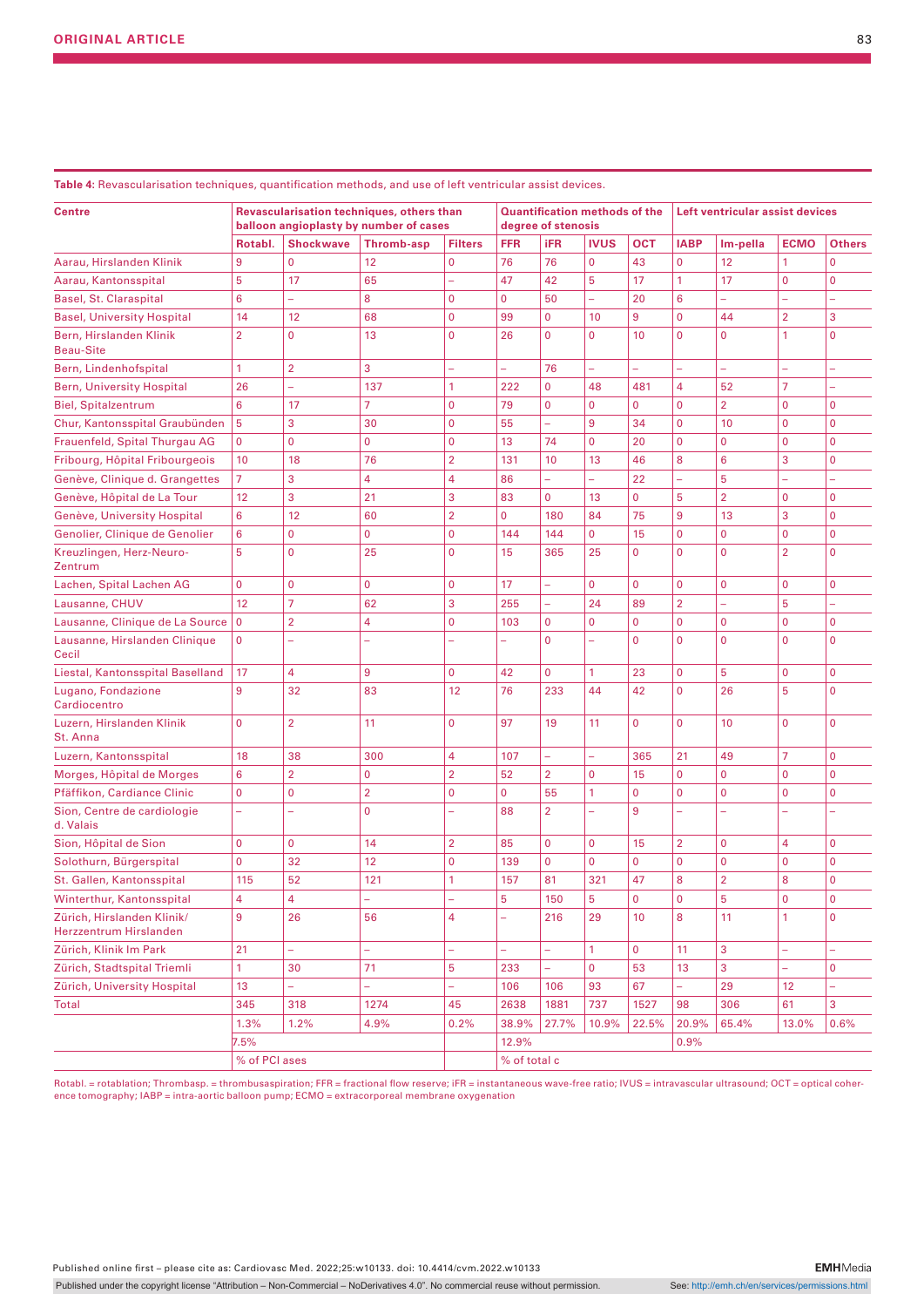**Table 5:** Transcutaneous aortic valve implantations (TAVIs) in 2020 with details on access route and use of embolic protection devices.

|                                                      | <b>Aortic valvulo-</b>            | <b>Total number of TAVIs</b> |                          |                          | <b>TAVI access</b> | <b>Use of embolic</b> |                |                |                |                |                  |
|------------------------------------------------------|-----------------------------------|------------------------------|--------------------------|--------------------------|--------------------|-----------------------|----------------|----------------|----------------|----------------|------------------|
| <b>Centre</b>                                        | plasty without                    | 2020                         | 2019                     | Diff.                    | Trans-             | <b>Trans-</b>         | <b>Trans-</b>  | <b>Direct</b>  | <b>Trans-</b>  | Trans-         | protection de-   |
|                                                      | percutaneous<br>valve replacement |                              |                          |                          | femoral            | apical                | subclavian     | aortic         | carotideal     | caval          | vice during TAVI |
| Aarau, Hirslanden Klinik                             | $\overline{0}$                    | 145                          | L.                       | ÷,                       | 142                | $\overline{0}$        | 3              | $\mathbf 0$    | $\overline{0}$ | $\overline{0}$ | $\overline{0}$   |
| Aarau, Kantonsspital                                 | $\overline{0}$                    | $\overline{0}$               | 75                       | $-75$                    | $\overline{0}$     | $\overline{0}$        | $\mathbf 0$    | $\mathbf 0$    | $\mathbf{0}$   | $\mathbf 0$    | $\overline{0}$   |
| Basel, St. Claraspital                               | $\overline{0}$                    | $\overline{\phantom{0}}$     | $\overline{\phantom{0}}$ | L,                       | ÷,                 | ÷,                    | ÷              | ÷              | ÷,             | ÷,             | ÷,               |
| <b>Basel, University Hospital</b>                    | 1                                 | 170                          | 165                      | 5                        | 160                | 5                     | 5              | $\mathbf 0$    | $\overline{0}$ | $\overline{0}$ | 68               |
| Bern, Hirslanden Klinik<br><b>Beau-Site</b>          | $\mathbf 0$                       | 69                           | 83                       | $-14$                    | 69                 | $\overline{0}$        | $\mathbf 0$    | $\mathbf{0}$   | $\overline{0}$ | $\overline{0}$ | $\mathbf 0$      |
| Bern, Lindenhofspital                                | L,                                |                              |                          |                          | L                  | ÷,                    | ÷,             | ÷,             | L.             | L              | L.               |
| <b>Bern, University Hospital</b>                     | 3                                 | 388                          | 403                      | $-15$                    | 363                | 15                    | $\overline{4}$ | $\mathbf 0$    | 4              | $\overline{2}$ | L.               |
| <b>Biel, Spitalzentrum</b>                           | $\mathbf 0$                       | $\mathbf 0$                  | L,                       | L,                       | $\overline{0}$     | $\mathbf 0$           | $\mathbf 0$    | $\mathbf 0$    | $\overline{0}$ | $\overline{0}$ | $\overline{0}$   |
| Chur, Kantonsspital<br>Graubünden                    | $\mathbf 0$                       | $\overline{0}$               | ÷,                       | L,                       | $\overline{0}$     | $\mathbf 0$           | $\overline{0}$ | 0              | $\overline{0}$ | $\overline{0}$ | $\overline{0}$   |
| Frauenfeld, Spital Thurgau<br>AG                     | $\overline{0}$                    | $\overline{0}$               | L,                       | L,                       | $\overline{0}$     | $\overline{0}$        | $\overline{0}$ | $\mathbf{0}$   | $\overline{0}$ | $\overline{0}$ | $\overline{0}$   |
| Fribourg, Hôpital<br>Fribourgeois                    | $\overline{2}$                    | $\overline{0}$               | L,                       | L,                       | $\overline{0}$     | $\overline{0}$        | $\overline{0}$ | $\overline{0}$ | $\overline{0}$ | $\overline{0}$ | $\overline{0}$   |
| Genève, Clinique<br>d. Grangettes                    | ÷,                                | ÷,                           | -                        | ÷,                       | L,                 | ÷,                    | ÷,             | ÷,             | ÷,             | L              | L.               |
| Genève, Hôpital de La Tour                           | $\overline{0}$                    | 39                           | 33                       | 6                        | 36                 | $\mathbf 0$           | $\overline{2}$ | $\mathbf{0}$   | $\mathbf 0$    | $\mathbf{1}$   | 6                |
| Genève, University<br>Hospital                       | 0                                 | 58                           | 86                       | $-28$                    | 58                 | $\overline{0}$        | $\mathbf 0$    | 0              | $\overline{0}$ | $\overline{0}$ | 56               |
| Genolier, Clinique de<br>Genolier                    | $\overline{0}$                    | $\mathbf 0$                  | ÷,                       | L,                       | $\overline{0}$     | $\overline{0}$        | $\mathbf{0}$   | $\mathbf 0$    | $\overline{0}$ | $\overline{0}$ | $\mathbf 0$      |
| Kreuzlingen, Herz-Neuro-<br>Zentrum                  | $\mathbf 0$                       | 23                           | 28                       | $-5$                     | 23                 | $\overline{0}$        | $\overline{0}$ | $\overline{0}$ | $\overline{0}$ | $\overline{0}$ | $\overline{0}$   |
| Lachen, Spital Lachen AG                             | $\mathbf 0$                       | $\overline{0}$               | L,                       | $\overline{\phantom{a}}$ | $\overline{0}$     | $\overline{0}$        | $\mathbf{0}$   | $\mathbf 0$    | $\overline{0}$ | $\overline{0}$ | $\overline{0}$   |
| Lausanne, CHUV                                       | ÷,                                | 131                          | 120                      | 11                       | 113                | $\mathbf{1}$          | ÷,             | 1              | 16             | -              | 11               |
| Lausanne, Clinique de<br>La Source                   | $\mathbf{0}$                      | $\mathbf 0$                  |                          | L,                       | 0                  | $\mathbf 0$           | $\mathbf{0}$   | $\mathbf 0$    | 0              | $\mathbf 0$    | $\mathbf 0$      |
| Lausanne, Hirslanden<br><b>Clinique Cecil</b>        | $\overline{0}$                    | 75                           | 64                       | 11                       | 70                 | $\mathbf{1}$          | $\overline{0}$ | $\mathbf{0}$   | 4              | $\overline{0}$ | $\overline{0}$   |
| Liestal, Kantonsspital<br><b>Baselland</b>           | $\overline{0}$                    | $\Omega$                     | L,                       | $\overline{\phantom{a}}$ | $\overline{0}$     | $\Omega$              | $\overline{0}$ | $\Omega$       | $\overline{0}$ | $\mathbf{0}$   | $\overline{0}$   |
| Lugano, Fondazione<br>Cardiocentro                   | $\overline{0}$                    | 78                           | 76                       | $\overline{2}$           | 54                 | 12                    | $\overline{0}$ | 11             | $\mathbf{1}$   | $\mathbf{0}$   | 9                |
| Luzern, Hirslanden Klinik<br>St. Anna                | $\mathbf{0}$                      | $\mathbf 0$                  | -                        | ÷,                       | $\overline{0}$     | $\overline{0}$        | $\overline{0}$ | $\mathbf{0}$   | $\overline{0}$ | $\overline{0}$ | $\overline{0}$   |
| Luzern, Kantonsspital                                | 4                                 | 123                          | 116                      | $\overline{7}$           | 123                | $\overline{0}$        | $\overline{0}$ | $\mathbf{0}$   | $\overline{0}$ | $\overline{0}$ | 109              |
| Morges, Hôpital de<br><b>Morges</b>                  | 0                                 | 0                            |                          | ÷,                       | 0                  | 0                     | $\mathbf 0$    | $\mathbf 0$    | 0              | $\mathbf 0$    | 0                |
| Pfäffikon, Cardiance Clinic                          | $\mathbf{0}$                      | $\mathbf 0$                  | -                        | ÷,                       | 0                  | $\mathbf 0$           | $\pmb{0}$      | $\mathbf 0$    | $\mathbf 0$    | $\mathbf{0}$   | 0                |
| Sion, Centre de cardiologie<br>du Valais             | $\overline{\phantom{a}}$          | ÷,                           | ÷,                       | L,                       | -                  | ÷                     | ÷              | ÷              | ÷              |                | ÷                |
| Sion, Hôpital de Sion                                | $\mathbf 0$                       | $\mathbf 0$                  | ÷,                       | L,                       | $\mathbf 0$        | $\mathbf 0$           | $\mathbf 0$    | $\mathbf 0$    | $\overline{0}$ | $\mathbf{0}$   | $\mathbf 0$      |
| Solothurn, Bürgerspital                              | $\mathbf 0$                       | $\mathbf 0$                  | L,                       | ÷,                       | $\overline{0}$     | $\mathbf 0$           | 0              | $\mathbf 0$    | $\overline{0}$ | $\overline{0}$ | $\overline{0}$   |
| St. Gallen, Kantonsspital                            | $\mathbf 0$                       | 0                            | ÷,                       | L,                       | $\overline{0}$     | $\mathbf 0$           | $\mathbf 0$    | $\mathbf 0$    | $\overline{0}$ | $\mathbf 0$    | $\mathbf 0$      |
| Winterthur, Kantonsspital                            | $\mathbf 0$                       | 0                            | L.                       | L,                       | $\overline{0}$     | $\mathbf 0$           | $\mathbf 0$    | $\mathbf 0$    | $\overline{0}$ | $\mathbf 0$    | $\mathbf 0$      |
| Zürich, Hirslanden Klinik/<br>Herzzentrum Hirslanden | 1                                 | 151                          | 150                      | $\mathbf{1}$             | 150                | $\mathbf 0$           | 1              | $\mathbf 0$    | $\overline{0}$ | $\mathbf 0$    | $\overline{4}$   |
| Zürich, Klinik Im Park                               | 4                                 | 71                           | 75                       | $-4$                     | L,                 | ÷,                    | ÷,             | ÷,             | ÷,             | L              | L.               |
| Zürich, Stadtspital Triemli                          | $\mathbf 0$                       | 109                          | 78                       | 31                       | 97                 | 12                    | $\mathbf 0$    | $\mathbf 0$    | 0              | $\mathbf 0$    | 8                |
| Zürich, University Hospital                          | $\overline{0}$                    | 160                          | 360                      | -200                     | 158                | $\mathbf 0$           | 0              | $\mathbf 0$    | 0              | $\overline{2}$ | $\overline{0}$   |
| Total                                                | 15                                | 1790                         | 1912                     | $-122$                   | 1616               | 46                    | 15             | 12             | 25             | 5              | 271              |
| % of total                                           |                                   |                              |                          |                          | 94.0%              | 2.7%                  | 0.9%           | 0.7%           | 1.5%           | 0.3%           |                  |

No details provided by *Klinik im Park* (n = 1719 for access route calculation).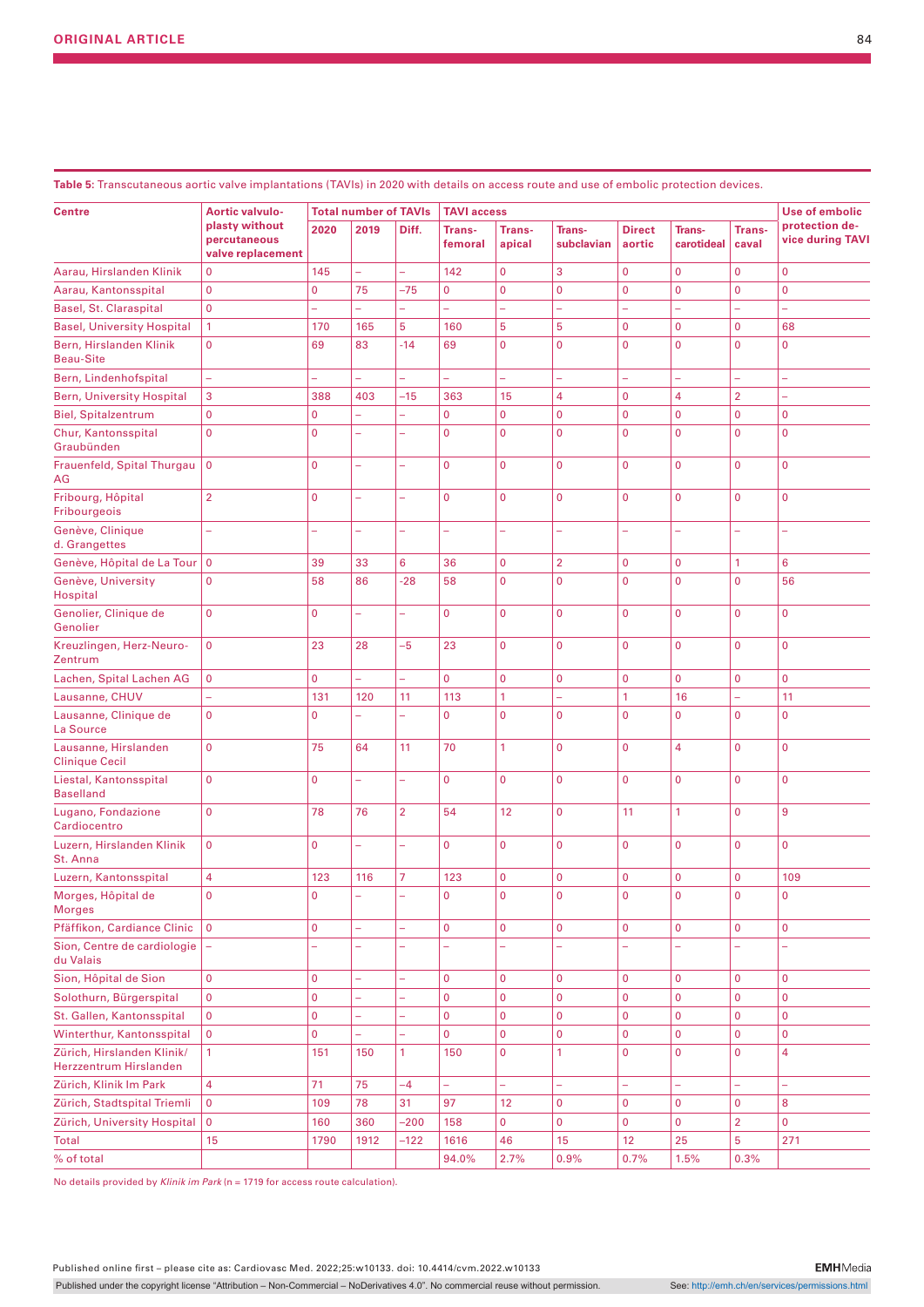| <b>Centre</b>                                        | <b>Occlusion</b><br>of paraval- |                                                   | <b>Mitral valve interventions</b>  |                                                            | Transcath.<br>tricuspid                                   | Pulmonary artery/valve interven-<br>tions                          |                         |                                          |                                                                |                       |
|------------------------------------------------------|---------------------------------|---------------------------------------------------|------------------------------------|------------------------------------------------------------|-----------------------------------------------------------|--------------------------------------------------------------------|-------------------------|------------------------------------------|----------------------------------------------------------------|-----------------------|
|                                                      | vular leak-<br>age              | Percut.<br>trans-<br>venous<br>valvulo-<br>plasty | Edge-to-<br>edge repair<br>devices | <b>Direct an-</b><br>nuloplasty<br>(e.g., Car-<br>dioband) | <b>Indirect mitral</b><br>annuloplasty<br>(e.g. Carillon) | Transcath.<br>valve replace-<br>ment (TMVI,<br>e.g., Ten-<br>dyne) | valve inter-<br>vention | PTA /<br>stenting<br>pulmonary<br>artery | <b>Transcath-</b><br>eter pul-<br>monary<br>valvulo-<br>plasty | TPVI (e.g.<br>Melody) |
| Aarau, Hirslanden<br>Klinik                          | $\mathbf 0$                     | $\mathbf 0$                                       | 39                                 | 0                                                          | $\mathbf{0}$                                              | $\pmb{0}$                                                          | 1                       | $\overline{0}$                           | $\mathbf 0$                                                    | $\overline{0}$        |
| Aarau,<br>Kantonsspital                              | $\overline{0}$                  | $\mathbf 0$                                       | 8                                  | $\overline{0}$                                             | $\overline{0}$                                            | $\mathbf{0}$                                                       | $\mathbf{0}$            | $\overline{0}$                           | $\mathbf 0$                                                    | $\overline{0}$        |
| Basel,<br>St. Claraspital                            | ÷,                              | ÷,                                                | L,                                 | ÷,                                                         | ÷,                                                        | L,                                                                 | L,                      | ÷,                                       | $\overline{\phantom{0}}$                                       | ÷                     |
| <b>Basel, University</b><br>Hospital                 | 1                               | 1                                                 | 17                                 | $\mathbf{1}$                                               | $\mathbf 0$                                               | 5                                                                  | 1                       | $\mathbf 0$                              | $\mathbf 0$                                                    | $\mathbf 0$           |
| Bern, Hirslanden<br><b>Klinik Beau-Site</b>          | $\mathbf 0$                     | $\mathbf 0$                                       | 13                                 | $\overline{0}$                                             | $\mathbf 0$                                               | $\mathbf 0$                                                        | $\mathbf{0}$            | $\mathbf 0$                              | $\mathbf 0$                                                    | $\mathbf 0$           |
| Bern, Lindenhof-<br>spital                           | ÷,                              | ÷,                                                | L,                                 | ÷,                                                         | ÷,                                                        | ÷                                                                  | L                       | ÷,                                       |                                                                | L.                    |
| <b>Bern, University</b><br>Hospital<br>(Inselspital) | $\overline{4}$                  | $\overline{2}$                                    | 59                                 | $\overline{0}$                                             | $\overline{0}$                                            | $\overline{7}$                                                     | 18                      | 43                                       |                                                                | 10                    |
| Biel, Spitalzen-<br>trum                             | $\overline{0}$                  | $\mathbf{0}$                                      | $\overline{0}$                     | $\overline{0}$                                             | $\overline{0}$                                            | $\mathbf 0$                                                        | $\mathbf{0}$            | $\mathbf 0$                              | $\mathbf 0$                                                    | $\overline{0}$        |
| Chur, Kantonsspital 0<br>Graubünden                  |                                 | $\mathbf 0$                                       | $\overline{0}$                     | $\overline{0}$                                             | $\mathbf 0$                                               | $\mathbf 0$                                                        | $\mathbf{0}$            | $\overline{0}$                           | $\mathbf 0$                                                    | $\overline{0}$        |
| Frauenfeld, Spital<br><b>Thurgau AG</b>              | $\mathbf 0$                     | $\mathbf 0$                                       | $\mathbf 0$                        | $\mathbf{0}$                                               | $\mathbf 0$                                               | $\mathbf 0$                                                        | $\mathbf 0$             | $\mathbf 0$                              | $\mathbf 0$                                                    | $\mathbf 0$           |
| Fribourg, Hôpital<br>Fribourgeois                    | $\mathbf 0$                     | $\mathbf 0$                                       | 8                                  | $\overline{0}$                                             | $\overline{0}$                                            | $\mathbf 0$                                                        | $\mathbf 0$             | $\mathbf 0$                              | $\mathbf{0}$                                                   | $\overline{0}$        |
| Genève, Clinique<br>des Grangettes                   | 4                               | ÷,                                                | -                                  | ÷                                                          | ÷                                                         | ÷                                                                  | ÷,                      | ÷,                                       | ÷                                                              | ÷                     |
| Genève, Hôpital<br>de La Tour                        | $\mathbf 0$                     | $\mathbf{0}$                                      | $\mathbf 0$                        | $\overline{0}$                                             | $\mathbf 0$                                               | $\mathbf 0$                                                        | $\mathbf 0$             | $\overline{0}$                           | $\mathbf{0}$                                                   | $\mathbf 0$           |
| Genève, Univer-<br>sity Hospitals                    | $\mathbf 0$                     | $\overline{2}$                                    | 13                                 | 0                                                          | $\mathbf 0$                                               | $\mathbf 0$                                                        | $\mathbf 0$             | 7                                        | $\mathbf{0}$                                                   | $\mathbf 0$           |
| Genolier, Clinique<br>de Genolier                    | $\overline{0}$                  | $\overline{0}$                                    | $\overline{0}$                     | $\overline{0}$                                             | $\overline{0}$                                            | $\mathbf 0$                                                        | $\mathbf 0$             | $\mathbf 0$                              | $\mathbf{0}$                                                   | $\overline{0}$        |
| Kreuzlingen,<br>Herz-Neuro-<br>Zentrum               | $\mathbf 0$                     | $\overline{0}$                                    | 1                                  | $\overline{0}$                                             | $\mathbf 0$                                               | $\mathbf 0$                                                        | $\mathbf 0$             | $\overline{0}$                           | $\mathbf 0$                                                    | $\mathbf{0}$          |
| Lachen, Spital<br><b>Lachen AG</b>                   | $\mathbf 0$                     | $\overline{0}$                                    | $\mathbf 0$                        | $\overline{0}$                                             | $\mathbf{0}$                                              | $\mathbf 0$                                                        | $\mathbf 0$             | $\overline{0}$                           | $\mathbf 0$                                                    | $\overline{0}$        |
| Lausanne, CHUV                                       | $\overline{7}$                  | 1                                                 | 5                                  |                                                            |                                                           | 1                                                                  | 1                       | 9                                        | $\overline{4}$                                                 | $\overline{2}$        |
| Lausanne,<br>Clinique de<br>La Source                | $\overline{0}$                  | $\overline{0}$                                    | $\overline{0}$                     | $\overline{0}$                                             | $\mathbf{0}$                                              | $\overline{0}$                                                     | $\overline{0}$          | $\overline{0}$                           | $\mathbf{0}$                                                   | $\overline{0}$        |
| Lausanne, Hirs-<br>landen Clinique<br>Cecil          | ÷,                              | $\overline{0}$                                    | $\overline{0}$                     | $\overline{0}$                                             | $\overline{0}$                                            | $\overline{0}$                                                     | $\overline{0}$          | $\mathbf{0}$                             | $\mathbf{0}$                                                   | $\overline{0}$        |
| Liestal, Kantons-<br>spital Baselland                | $\mathbf 0$                     | $\mathbf 0$                                       | $\overline{0}$                     | $\overline{0}$                                             | $\mathbf{0}$                                              | $\overline{0}$                                                     | $\overline{0}$          | $\overline{0}$                           | $\mathbf{0}$                                                   | $\mathbf{0}$          |
| Lugano, Fonda-<br>zione Cardiocentro                 | $\mathbf 0$                     | $\mathbf 0$                                       | 15                                 | $\overline{0}$                                             | $\mathbf 0$                                               | $\mathbf{0}$                                                       | $\overline{2}$          | $\mathbf 0$                              | $\mathbf{0}$                                                   | $\overline{0}$        |
| Luzern, Hirs-<br>landen Klinik<br>St. Anna           | $\mathbf 0$                     | $\mathbf 0$                                       | 5                                  | 0                                                          | $\mathbf{0}$                                              | $\overline{0}$                                                     | $\mathbf 0$             | $\mathbf{0}$                             | $\mathbf{0}$                                                   | $\overline{0}$        |
| Luzern,<br>Kantonsspital                             | $\mathbf{1}$                    | 3                                                 | 40                                 | $\overline{0}$                                             | $\mathbf{0}$                                              | $\mathbf{0}$                                                       | $\overline{7}$          | $\mathbf{0}$                             | $\mathbf{1}$                                                   | $\overline{0}$        |
| Morges, Hôpital<br>de Morges                         | $\mathbf 0$                     | 0                                                 | $\mathbf 0$                        | $\overline{0}$                                             | $\overline{0}$                                            | $\mathbf{0}$                                                       | $\overline{0}$          | $\mathbf 0$                              | $\mathbf 0$                                                    | $\overline{0}$        |
| Pfäffikon,<br><b>Cardiance Clinic</b>                | $\overline{0}$                  | $\mathbf 0$                                       | $\mathbf 0$                        | $\overline{0}$                                             | $\mathbf 0$                                               | $\mathbf 0$                                                        | $\overline{0}$          | $\mathbf 0$                              | $\mathbf 0$                                                    | $\overline{0}$        |

**Table 6a:** Mitral and tricupid valve interventions.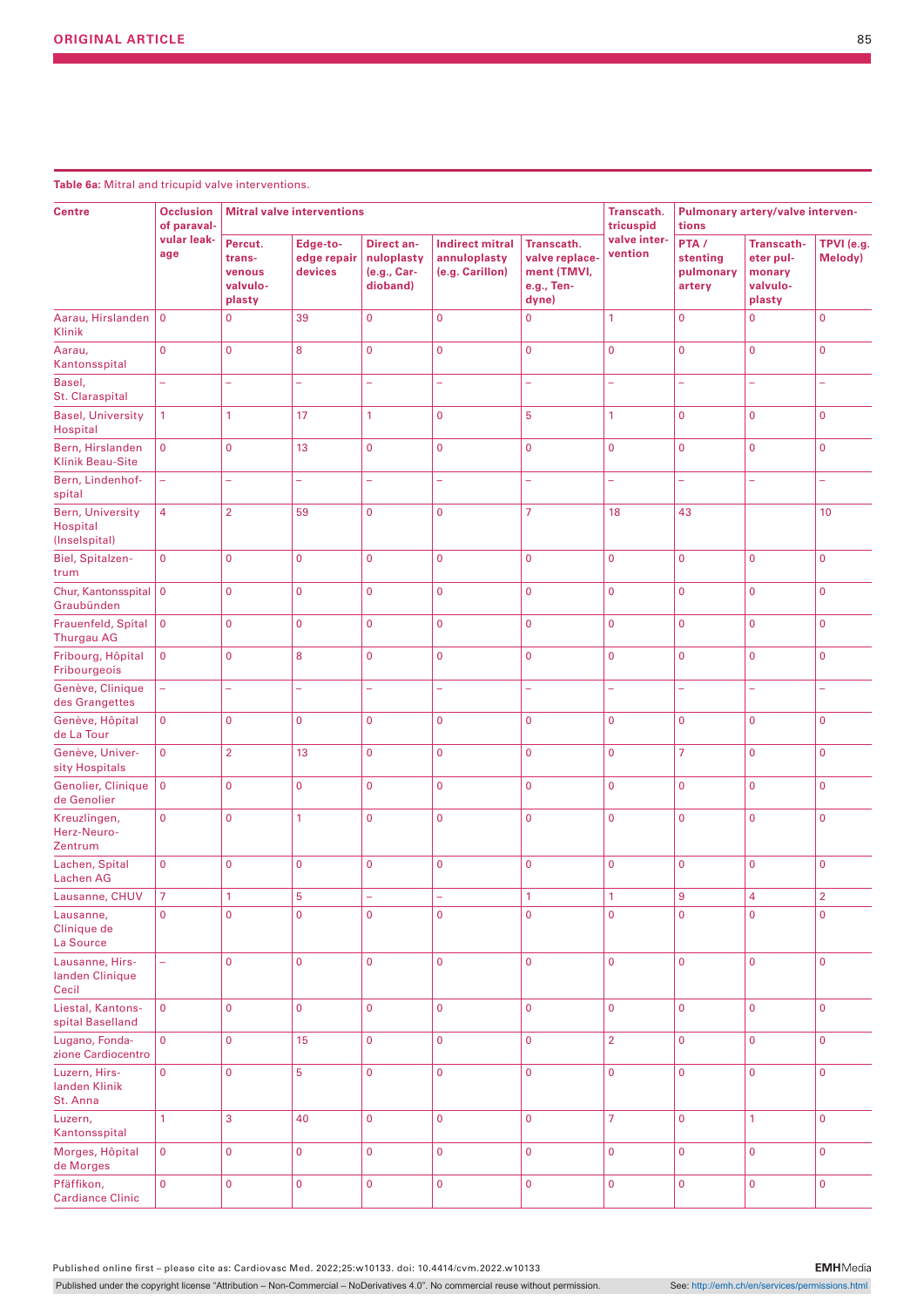| Sion, Centre de<br>cardiologie du<br><b>Valais</b>             | -              |                |                |             |             |                |                |             |                |              |
|----------------------------------------------------------------|----------------|----------------|----------------|-------------|-------------|----------------|----------------|-------------|----------------|--------------|
| Sion, Hôpital de<br><b>Sion</b>                                | $\mathbf 0$    | $\mathbf 0$    | $\mathbf 0$    | $\mathbf 0$ | $\Omega$    | $\mathbf{0}$   | $\mathbf 0$    | $\mathbf 0$ | $\mathbf{0}$   | $\mathbf{0}$ |
| Solothurn,<br>Bürgerspital                                     | $\overline{2}$ | $\mathbf 0$    | $\overline{0}$ | $\mathbf 0$ | $\mathbf 0$ | $\overline{0}$ | $\mathbf{0}$   | $\mathbf 0$ | $\overline{0}$ | $\mathbf 0$  |
| St. Gallen,<br>Kantonsspital                                   | $\mathbf 0$    | $\mathbf 0$    | $\overline{7}$ | $\mathbf 0$ | $\Omega$    | $\Omega$       | $\mathbf 0$    | $\mathbf 0$ | $\mathbf{0}$   | $\mathbf{0}$ |
| Winterthur,<br>Kantonsspital                                   | $\mathbf{0}$   | $\mathbf 0$    | $\overline{0}$ | $\mathbf 0$ | $\mathbf 0$ | $\overline{0}$ | $\mathbf 0$    | $\mathbf 0$ | $\overline{0}$ | $\mathbf 0$  |
| Zürich, Hirslanden   1<br>Klinik/<br>Herzzentrum<br>Hirslanden |                | $\mathbf 0$    | 34             | $\Omega$    | $\Omega$    | $\overline{0}$ | $\overline{2}$ | $\mathbf 0$ | $\overline{0}$ | $\Omega$     |
| Zürich, Klinik Im<br>Park                                      | 3              | 6              | 28             | 0           | $\Omega$    | $\overline{0}$ |                | $\mathbf 0$ | 0              | $\Omega$     |
| Zürich, Stadt-<br>spital Triemli                               | $\mathbf{0}$   | $\overline{2}$ | 6              | $\mathbf 0$ | $\mathbf 0$ |                | $\mathbf 0$    | $\mathbf 0$ | $\overline{0}$ | $\Omega$     |
| Zürich, University<br>Hospital                                 | 1              | $\mathbf 0$    | 16             | $\mathbf 0$ | $\Omega$    | $\overline{0}$ | $\Omega$       | ۰           | -              | -            |
| Total                                                          | 20             | 17             | 314            | 1           | $\mathbf 0$ | 14             | 33             | 59          | 5              | 12           |

TMVI = transcatheter mitral valve implantation; PTA = percutaneous transluminal angioplasty; TPVI = transcatheter pulmonary valve implantation.

**Table 6b:** Specific interventional therapy and data on closure devices.

| <b>Centre</b>                                        | <b>TASH</b>    | <b>Pericardial</b>                | <b>Catheter based</b>              | <b>Catheter-based renal</b>                                   | <b>Coronary</b>      |                | <b>Closure devices</b> |                |                |
|------------------------------------------------------|----------------|-----------------------------------|------------------------------------|---------------------------------------------------------------|----------------------|----------------|------------------------|----------------|----------------|
|                                                      |                | drainage (ad hoc<br>or scheduled) | therapy of pulmo-<br>nary embolism | sympathetic denerva-<br>tion for treatment of<br>hypertension | sinus re-<br>duction | <b>PFO</b>     | <b>ASD</b>             | <b>VSD</b>     | <b>LAA</b>     |
| Aarau, Hirslanden Klinik                             | 1              | ÷.                                | $\mathbf 0$                        | $\mathbf{0}$                                                  | 0                    | 23             | 5                      | ÷,             | 39             |
| Aarau, Kantonsspital                                 | $\overline{0}$ | 17                                | $\mathbf 0$                        | $\mathbf{0}$                                                  | $\overline{0}$       | 44             | $\overline{2}$         | $\Omega$       | 3              |
| Basel, St. Claraspital                               | L,             | $\overline{7}$                    | ÷,                                 | ÷,                                                            | $\overline{a}$       |                | L,                     | $\overline{a}$ | L.             |
| <b>Basel, University Hospital</b>                    | 1              | 28                                | 27                                 | $\mathbf{0}$                                                  | $\overline{2}$       | 47             | $\mathbf{1}$           | $\mathbf 0$    | 18             |
| Bern, Hirslanden Klinik<br><b>Beau-Site</b>          | 4              | $\overline{2}$                    | $\mathbf 0$                        | $\overline{0}$                                                | $\overline{0}$       | 16             | L.                     | $\overline{0}$ | $\overline{4}$ |
| Bern, Lindenhofspital                                | L,             | $\overline{4}$                    | ÷,                                 | ÷                                                             | L,                   | 6              | $\mathbf{1}$           | L.             | u,             |
| <b>Bern, University Hospital</b>                     | 5              | 42                                | 64                                 | 8                                                             | L,                   | 137            | 28                     | $\Omega$       | 70             |
| <b>Biel, Spitalzentrum</b>                           | $\overline{0}$ | 6                                 | 0                                  | $\mathbf{0}$                                                  | 0                    | 14             | $\mathbf{1}$           | $\Omega$       | $\Omega$       |
| Chur, Kantonsspital<br>Graubünden                    | $\overline{0}$ |                                   | $\mathbf 0$                        | $\overline{0}$                                                | 1                    | $\overline{4}$ | $\Omega$               | $\Omega$       | 1              |
| Frauenfeld, Spital Thurgau<br>AG                     | $\overline{0}$ | $\mathbf{0}$                      | $\mathbf 0$                        | $\overline{0}$                                                | $\overline{0}$       | 19             | $\overline{0}$         | $\overline{0}$ | $\Omega$       |
| Fribourg, Hôpital<br>Fribourgeois                    | 1              | 5                                 | 3                                  | $\overline{2}$                                                | $\overline{0}$       | 23             | 3                      | $\Omega$       | 11             |
| Genève, Hirslanden<br><b>Clinique des Grangettes</b> | ÷,             | 3                                 | ÷,                                 | ÷                                                             | $\overline{a}$       | 3              | 1                      | L,             |                |
| Genève, Hôpital de La Tour                           | $\mathbf 0$    | $6\overline{6}$                   | $\mathbf 0$                        | $\overline{0}$                                                | $\overline{0}$       | 12             | $\overline{0}$         | $\overline{0}$ | $\overline{2}$ |
| Genève, University<br><b>Hospitals</b>               | 4              | 26                                | $\Omega$                           | $\Omega$                                                      | $\overline{0}$       | 30             | 3                      | 1              |                |
| Genolier, Clinique de<br>Genolier                    | $\overline{0}$ | $\Omega$                          | $\mathbf 0$                        | $\mathbf{1}$                                                  | $\overline{0}$       | 5              | $\Omega$               | $\overline{0}$ | $\mathbf{1}$   |
| Kreuzlingen, Herz-Neuro-<br>Zentrum Bodensee         | $\overline{0}$ | 5                                 | $\mathbf 0$                        | $\overline{0}$                                                | $\overline{0}$       | 3              | $\Omega$               | $\overline{0}$ | $\Omega$       |
| Lachen, Spital Lachen AG                             | 0              | $\overline{4}$                    | 0                                  | $\overline{0}$                                                | $\overline{0}$       | 5              | $\Omega$               | $\Omega$       | $\Omega$       |
| Lausanne, CHUV                                       | 3              | 13                                | L.                                 | $\overline{2}$                                                | L,                   | 33             | 11                     | $\overline{2}$ | $\overline{7}$ |
| Lausanne, Clinique de La<br><b>Source</b>            | $\overline{0}$ | $\overline{2}$                    | $\Omega$                           | $\Omega$                                                      | $\mathbf{0}$         | $\overline{4}$ | $\mathbf{0}$           | $\overline{0}$ | $\Omega$       |
| Lausanne, Hirslanden<br><b>Clinique Cecil</b>        | $\overline{0}$ |                                   | 0                                  | $\Omega$                                                      | $\overline{0}$       | ÷,             | ÷                      | ä,             |                |
| Liestal, Kantonsspital<br><b>Baselland</b>           | $\overline{0}$ | 16                                | 10                                 | $\Omega$                                                      | 0                    | 14             | 1                      | $\overline{0}$ | 6              |

Published online first – please cite as: Cardiovasc Med. 2022;25:w10133. doi: 10.4414/cvm.2022.w10133